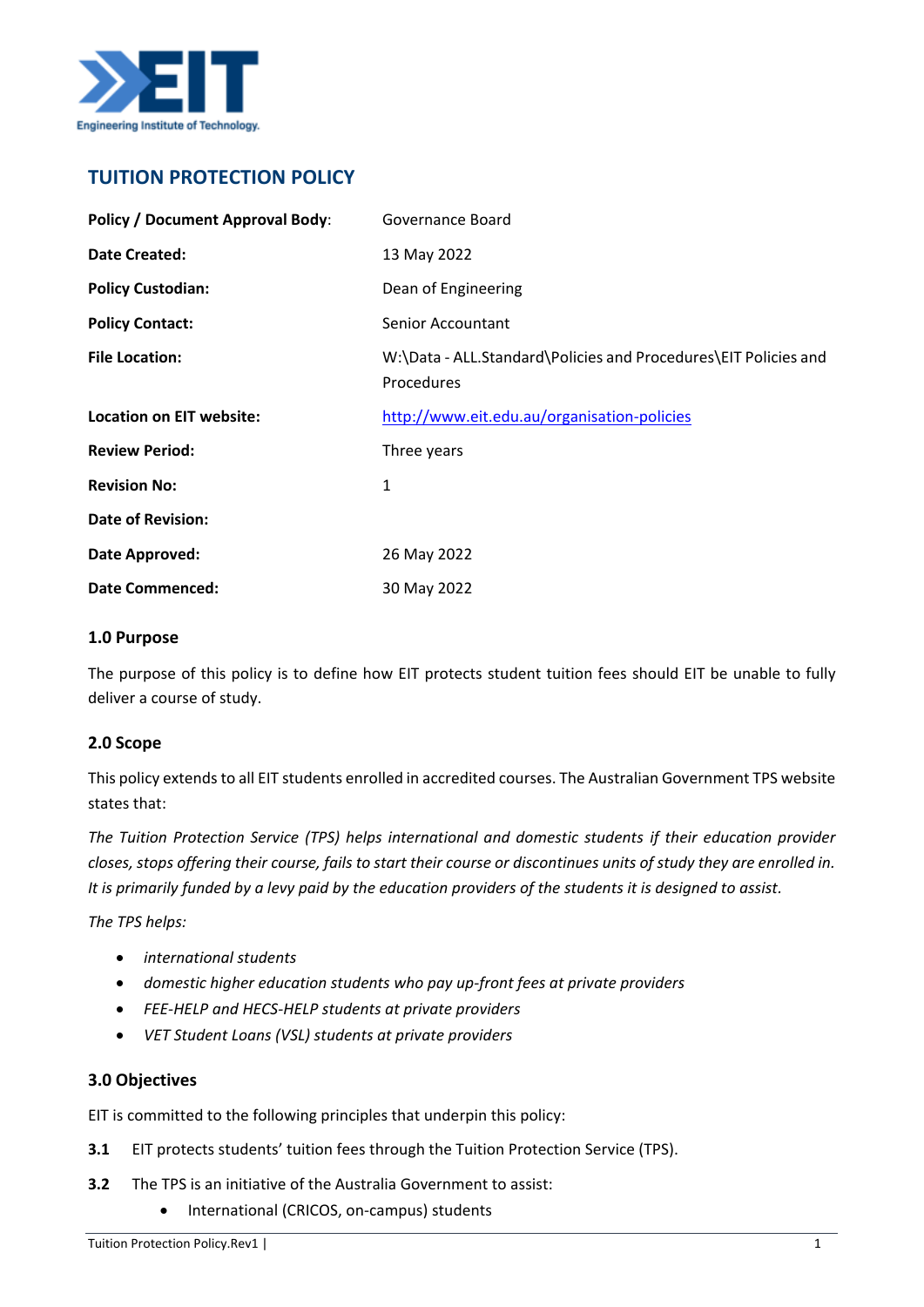

- Eligible domestic students accessing a FEE-HELP, HECS-HELP or VET Student Loan (VSL).
- Domestic higher education students who pay their fees directly to their provider
- When EIT is unable to fully deliver a course of study.
- **3.3** The TPS ensures that the above students are able to either:
	- complete their studies in another course or with another education provider; or
	- receive a refund of their unspent tuition fees (international students and prepaid students); or
	- A re-credit of their loan for open units of student (VSL or HELP loans)
- **3.4** For any student category that is not covered by the TPS, EIT maintains an adequate amount of cash surplus which is reviewed quarterly by EIT's Governance Board to ensure the cash surplus amount is at a satisfactory level to protect any student tuition fees which are held in advance.
- **3.5** EIT will take all measures possible to ensure that, students are informed of the following situations affecting an intake of a course, and within 24 hours of the event occurring:
	- EIT ceases to operate as a Registered Training Organisation (RTO) or Institute of Higher Education; or
	- EIT are unable to deliver a course as expected.
- **3.6** If any of the events outlined above should occur, EIT will fully support all students and will either:
	- Facilitate replacement courses and / or providers, where possible; or
	- Provide a refund or re-credit a student's HELP balance for the affected part(s) of the course.
- **3.7** To facilitate a replacement course and / or provider EIT will provide students with a Statement of Attainment (VET) or Record of Results (Higher Education) as per the Australian Qualification Framework (AQF) for the components of the course the student has successfully achieved.
- **3.8** The Department of Education, Skills and Employment (DESE) (or a consultant appointed by DESE) will work with affected students to identify a replacement course and arrange for students to be placed with replacement providers. Replacement courses must meet the following requirements:
	- the course must lead to the same or comparable qualification as the original course
	- the mode of delivery of the replacement course must be the same as or, with the student's consent, similar to the mode of delivery for the original course; and
	- the student will not incur additional fees that are unreasonable.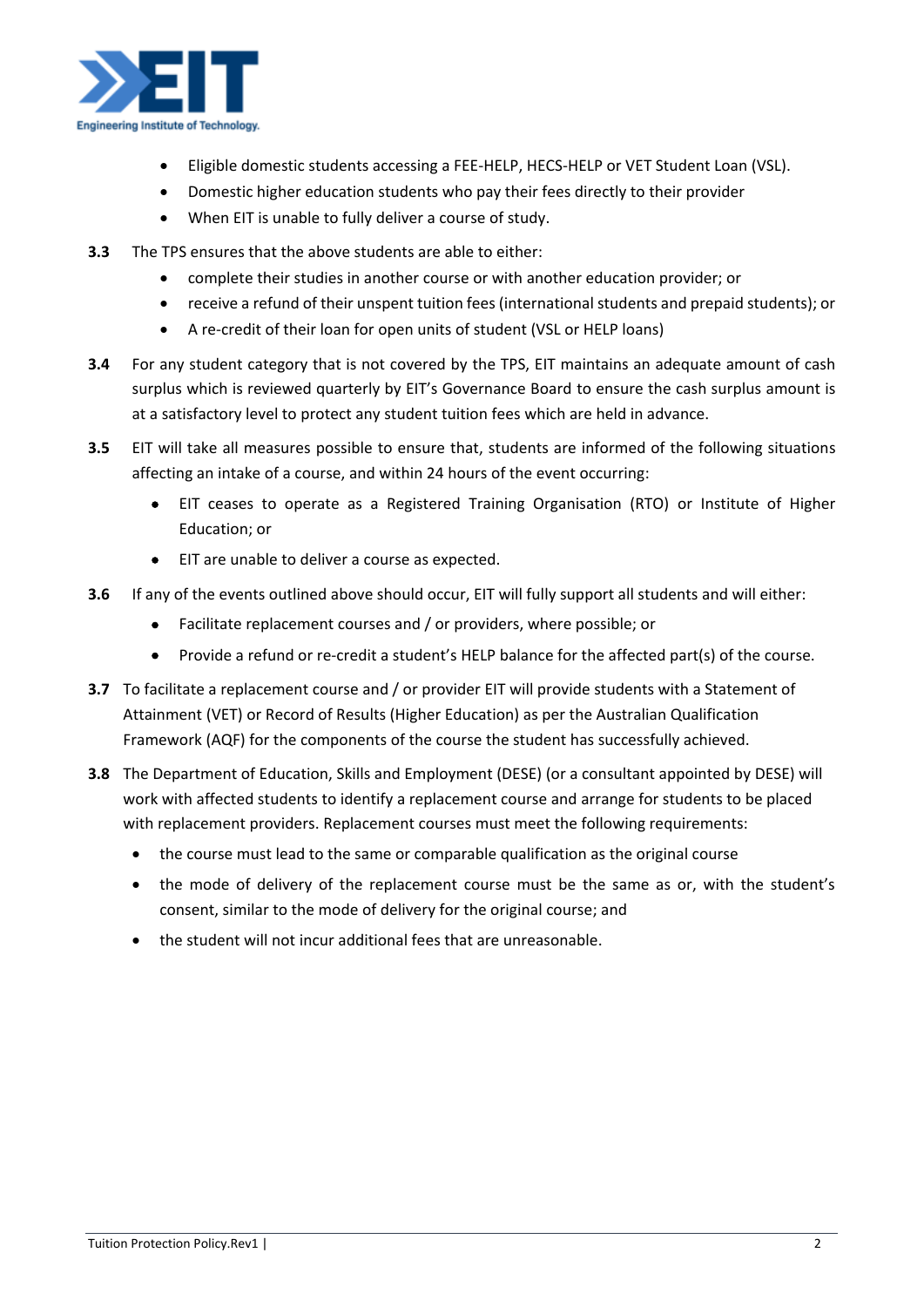

- **3.8.1** Affected students will be offered a replacement course and may seek a review about whether the course offered to them meets the requirements for replacement courses
- **3.8.2** A student who accepts the replacement course offered will not be required to pay the replacement provider for the replacement components of the replacement course. However, the fees payable for the remainder of the replacement course may be different from the fees payable for the original course
- **3.8.3** Each affected student will have a period of six (6) months in which to accept the replacement course offer. The DESE may extend that period in circumstances that justify an extension
- **3.8.4** If an affected student enrols in a course that is not a replacement course, the student may be required to pay additional tuition fees, and might not receive the course credits the student would have received if the student had enrolled in a replacement course, and
- **3.8.5** If a replacement course is not available, a student may apply for a refund, or to have their HELP loan re-credited.
- **3.8.6** In the event that EIT will be required to act as a replacement provider and enrol a student from another institution on a replacement course, EIT will:
	- 3.8.6.1 Award a credit for superseded and equivalent units in the replacement qualification, evidenced by a verified Statement of Attainment, Record of Results or the students Unique Student Identifier (USI) transcript.
	- 3.8.6.2 Not charge a student for the course tuition fees for the replacement component of the replacement course; and
	- 3.8.6.3 Ensure that replacement courses will lead to an equivalent or comparable qualification outcome as the original course. The same delivery mode may not be available but will accommodate the student's requirements as far as practicable.
- **3.9** EIT's website will be updated, as soon as practicable, to reflect that the course is no longer being provided and with tuition protection information for any affected students.
- **3.10** Within three (3) business days, EIT will inform the Tuition Protection Director (Director), of the affected course, students and fees relating to the event. Further information will be provided to the Director as requested.

## **4.0 Definitions**

## **Please refer to the EIT Glossary that can be found** [here](https://www.eit.edu.au/policies/EIT_Training_Glossary.VET.HE.pdf) **for all definitions used in this document.**

## **5.0 Related Documents:**

- Admissions Policy (VET and HE versions)
- Course and Unit Discontinuation Policy.VET
- EIT04 Accurate and Accessible Information Policy
- EIT01 Training & Assessment Policy
- EIT05 Learners are Informed and Protected Policy
- EIT Tuition Protection Statement
- Higher Education Fees Policy.HE